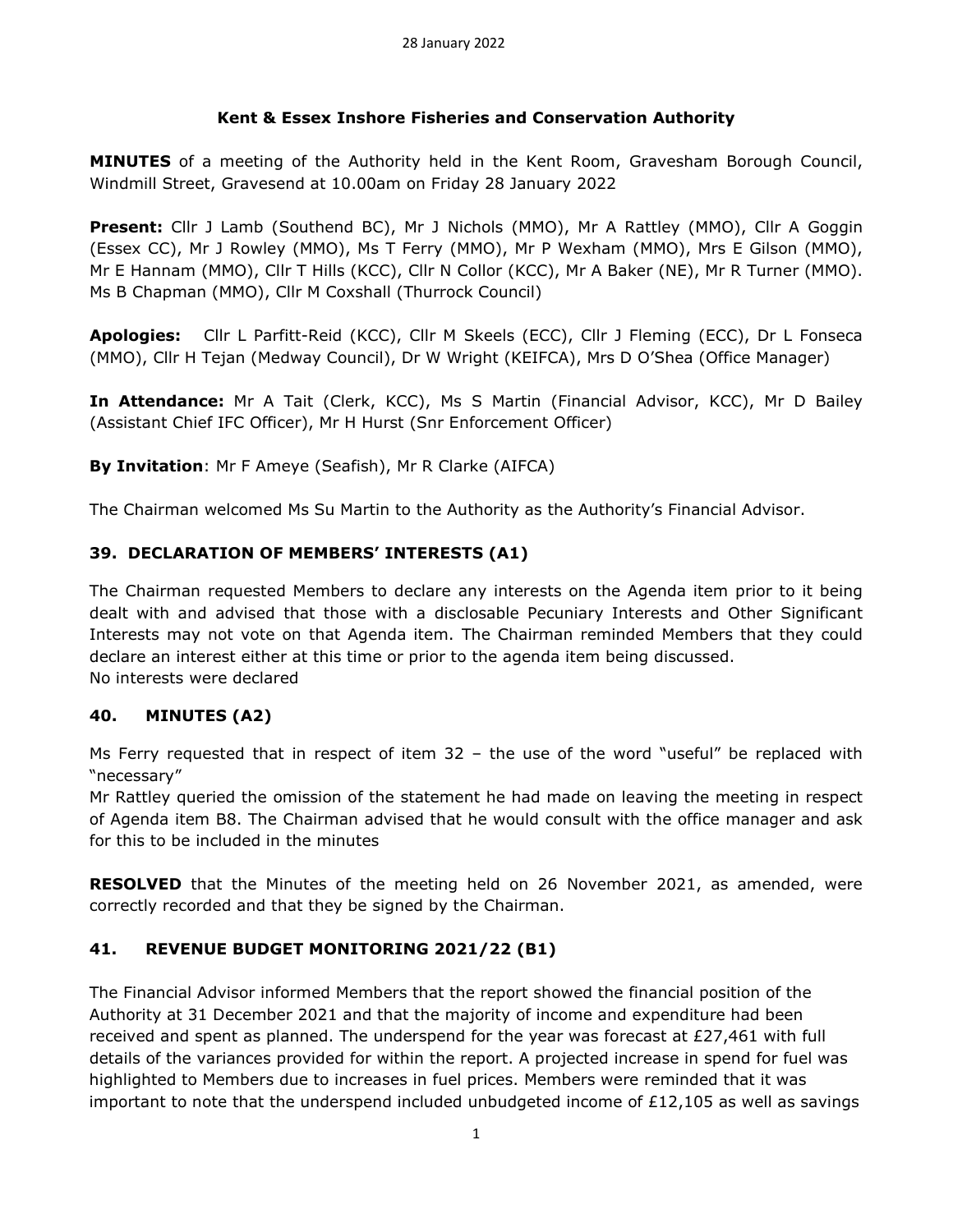from not replacing a member of staff and a reduction in travel expenses claimed. Without these elements then the budget would be in deficit.

The Chairman highlighted some anomalies within Appendix 1 where budget figures and spend did not appear to show the correct outturns. This would be taken back by the Financial Advisor to review and correct as necessary.

Members **NOTED** the underspend of £27,461

## **42. DRAFT BUDGET 2022-2023 (B2)**

Members were provided with details of the draft budget and Reserves position for 2022/2023. Members were reminded that no increase in budget had been requested in 2021/2022 and that it was proposed to increase the total levy by 5.6% so that with the Government funded Area Specific Grant the total payable to the IFCA would be £955,242.

The Chairman advised Members that the relevant Local Authorities had been spoken to prior to the meeting and had been notified of the proposed increase. An increase of 5.6% might seem high but Members should remember that the baseline that the IFCA worked to was much lower than that of a Local Authority budget. Members should take into account the information provided within the last agenda item and be mindful of the need to try to recoup funds and that an increase would also be required the following year.

In response to a question on the amount that the IFCA was required to hold in reserve, the ACFO advised that the IFCA was required to hold 1 year's annual expenditure in reserve. This amount was held within the renewal and general reserves.

A Member commented that he was concerned that with the current rate of inflation it would become necessary to rely on reserves in order to maintain a level of service and that a larger increase might be necessary. Local Authorities benefited from the fishing industry within their districts. The Chairman in response advised that Local Authorities were constrained by Government in the amounts they could raise their council tax by, however he felt that the following year would require a further increase.

Members **AGREED** the draft budget of £955,242 and the total levy payable by each Local Authority for 2022/2023 as follows:

| $\bullet$ | Kent County Council             | £411,900 |
|-----------|---------------------------------|----------|
| $\bullet$ | Medway Council                  | £72,121  |
| $\bullet$ | <b>Essex County Council</b>     | £411,900 |
| $\bullet$ | <b>Thurrock Council</b>         | £36,204  |
| $\bullet$ | Southend-on-Sea Borough Council | £23,117  |

#### **43. WHELK PERMIT BYELAW UPDATE (B3)**

The ACFO advised Members that the number of whelks landed in the District had reduced. Officers had spoken to Industry regarding this and had been informed that the market for whelks had decreased in part due to Covid, the hesitation of the Far East market to import whelks and the difficulties caused by Brexit in sending whelks for processing to Ireland. Both Eastern and Sussex IFCAs had reported similar findings. Positive reports had been received from Industry on year classes of whelks coming through.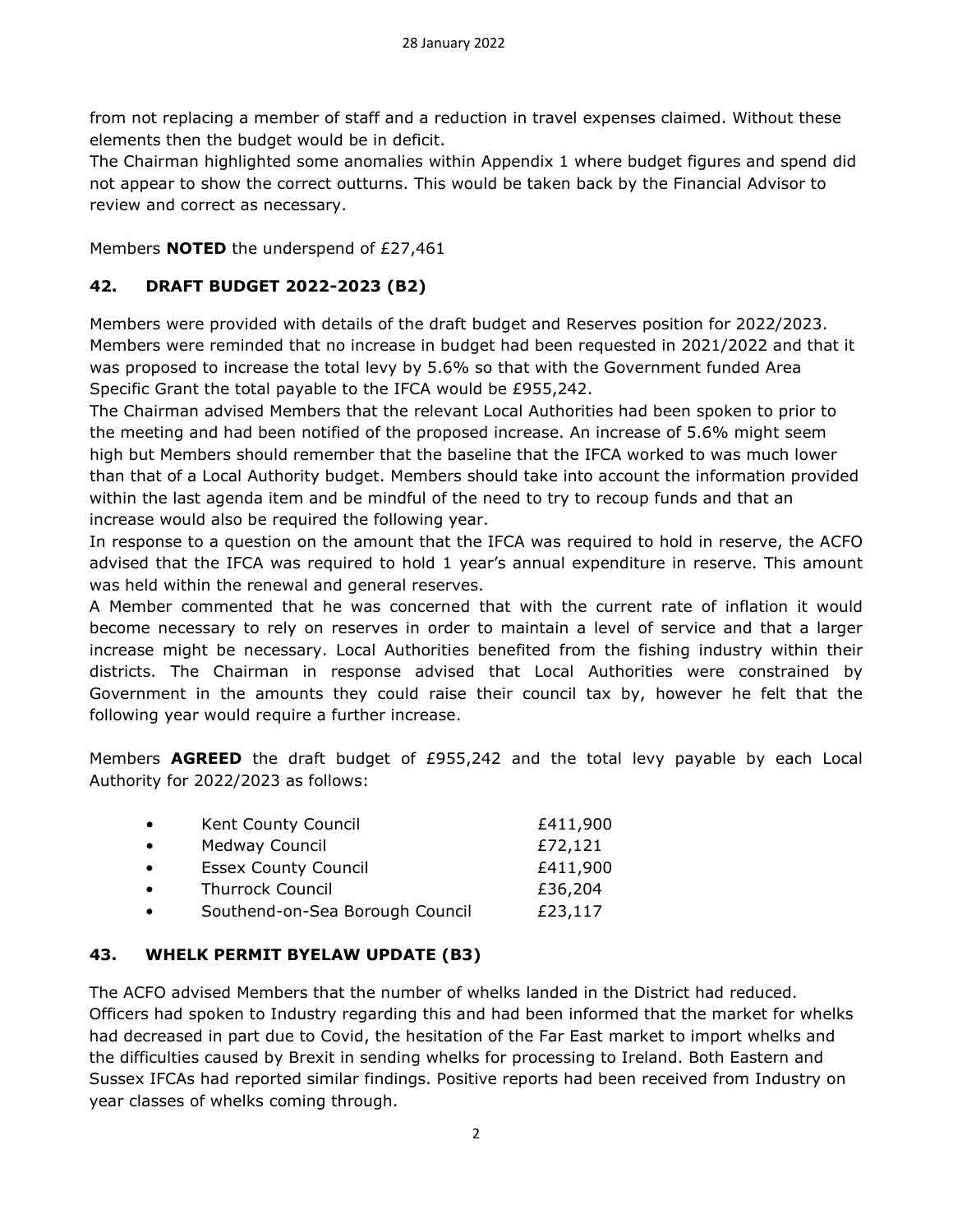Members were reminded that the permit conditions were required to be reviewed not less than every three years, which at this time was August 2024. However, officers considered it prudent to review the measures each year in order to ensure Members could react and respond quickly to any changes in stock levels. At this time they were not recommending any changes to the current management measures.

Members stated the following:

- Agreed that there were major problems with the Asian market which had caused the price of whelks to crash. It was important that stocks were not interpreted as being in decline as a result of this. With regard to the data that had been supplied on B3:8 it was requested that this was checked and reviewed as having spoken with fishers in area 2 they did not believe it was a correct representation of the whelks landed or days fished. In response the ACFO confirmed that the information was provided from catch returns. He would check to make sure there had not been any error when inputting data and would report back to **Members**
- In response to a question from a Member whether any fishermen had complained recently on keeping the byelaw as it stood, the ACFO advised that some catch returns had been received which stated that whelks had not been fished for because of the management measures.
- In response to a question on offences detected, the Lead Enforcement officer advised that gear inspections had been primarily carried out during 2021 rather than landings. A number of offences had been detected. Some were minor, however in some cases gear had been set without a permit or escape holes or permit tags were not fitted on the whelk pots. These offences were still under investigation.
- Mrs Gilson and Mr Rattley advised that the whelk fishermen in Whitstable and South Essex were happy with the current management measure

The Chairman invited Mr Andrew Lawrence from the public to speak to Members on the subject. Mr Lawrence informed Members that he supported the management measures and felt that the increased riddle size had resulted in more stock being available to fishermen

Members **NOTED** the report and **RESOLVED** that the pot limit, riddle size and the number and size of escape holes should be maintained as per the current byelaw requirements

## **44. UPDATE ON FISHERIES MANAGEMENT PLANS AND 2022 INTERNATIONAL FISHERIES MANAGEMENT (B4)**

Members were provided with an update on the progress of the Fisheries Act 2020. They were advised that the Act would create a legal requirement for the four national authorities to produce a joint fisheries statement (JFS) which would set out Fishery Management Plans (FMP) to explain how its objectives would be met. This would be required to be produced within two years of the Fisheries Act being passed. Official consultation had begun which would run until 12 April 2022. Members were informed that KEIFCA had worked with DEFRA and the AIFCA during 2021 to ensure local fishermen's requirements would be taken into consideration in future UK fisheries development. The AIFCA had also worked with the New Economics Foundation to produce a report, supplied to Members, for consideration in the process. Members were informed that as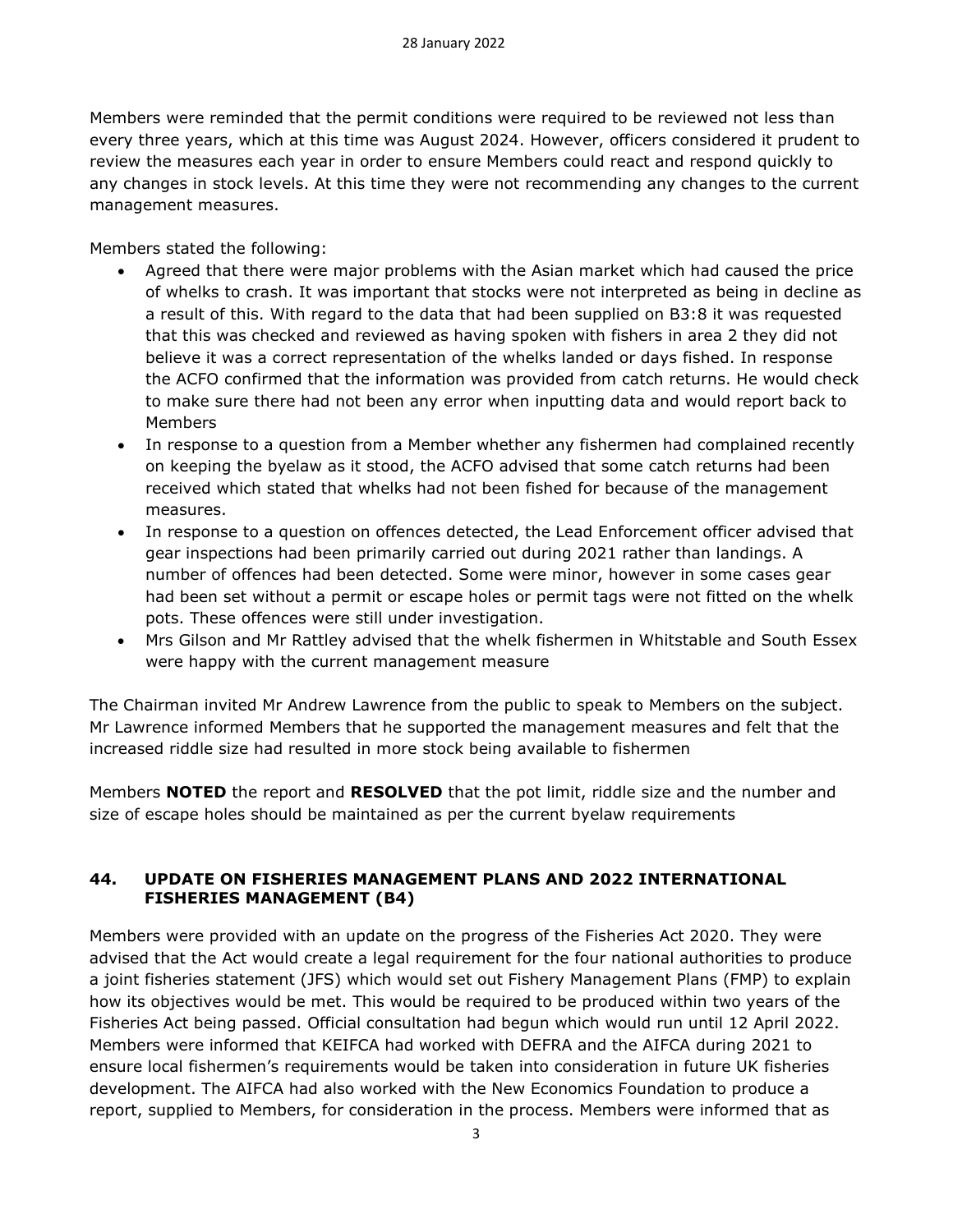these FMPs were developed it was likely they would become an increasing workstream for the IFCAs. The ACFO was aware that there were pilot FMPs for cockles as well as whelks, lobsters and crabs.

Mr Rowley as representative for the MMO informed Members that they should be aware that whatever was decided within the Fisheries Management Plans would be legally binding for the MMO.

In response to a question from a member on how the IFCAs were feeding into the process, the ACFO advised that the AIFCA was coordinating and leading the input of information into the consultation.

In response to concerns raised by a Member in respect of the report commissioned by the AIFCA through the New Economics Foundation, the Chairman commented that it was important that these concerns be communicated directly to the CFO with reasons so that they could be addressed by the AIFCA.

#### Members **NOTED** the report

Mr Felix Ameye provided Members with a presentation on the work of Seafish

## **45. FISH LOCAL PROJECT UPDATE (B5)**

The ACFO reminded Members that they had received a presentation from the team running this project on the work that they had carried out.

They had now complied their findings into a summary report, provided to Members, with a recommendation that they focus their efforts of the marketing of Herring. The ACFO stated that there were a significant number of herring in the Thames whose stocks could be exploited. The issue most recently had been one of marketing which Fish Local was looking to address to allow more opportunities for the Kent and Essex fishermen. Members were provided with a background to the three separate herring stocks within the North Sea, together with its management by both the MMO and the IFCA.

Mr Rowley, MMO, informed Members that they issued licences in September each year to allow fishing for the Thames and Blackwater herring from September to January. This year there was a delay in their issue due to serious concerns that Cefas had in the quantity of herring available. The MMO were having a meeting with Cefas next week to discuss this issue so it would be worth Fish Local bearing in mind that Cefas have said that they consider that the biomass was quite low. In response the ACFO informed Members that the Thames and Blackwater herring were a specific sub species of herring which had not been surveyed by Cefas in recent years. The reduction in landings was because of a lack of market demand rather than a lack of stock. KEIFCA had spoken with Cefas in the past over the science that backed up the Thames and Blackwater licence. In the IFCA's opinion the stock was there but the ACFO was aware that there was an issue over how the science supported the stock TAC. Mr Rowley advised that the fishery had been opened with a TAC of 10 tonnes. He was aware that 2 tonnes had been caught, however the species was not included within the catch recording app and had to be submitted manually which could cause errors with data. Mr Rowley would speak with the ACFO following the meeting with regard to a meeting the MMO would be having with Cefas regarding this matter to see if he could be involved.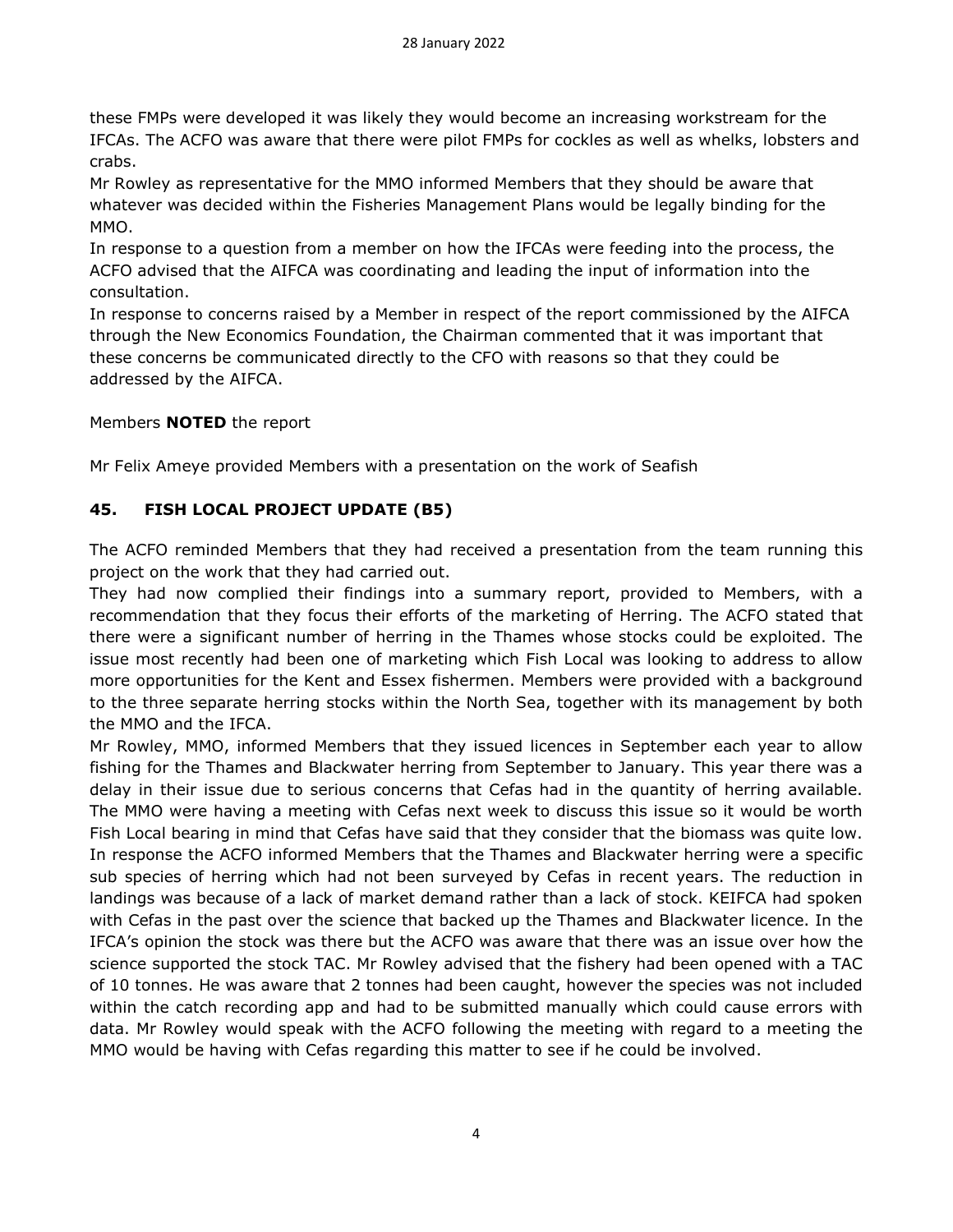Members discussed the matter and made the following comments:

- The Fish Local project document would benefit from more detail on routes to market.
- Defra were beginning to make money available for fish support so it would be advisable to see whether these funds could be accessed for advertising
- Reassured that the sustainability aspect of the species was being addressed. The promotion of herring had to be underpinned by the sustainability of the species.
- Marketing was seen as a major concern by local fishermen. Historically this was a sort after fishery, however in modern times this was not the case. Marketing of herring would need £100,000s required to allow it to be successful. Fish Local had originally been set up to help the local fishermen. They had made it clear from the start that they only wanted to catch and land onto the quayside. They did not have the facilities, funding or knowledge to add value to that catch. It was important that consideration was given to not using herring only because it had attracted MSC accreditation in the past.
- The report mentioned Chapmans Fish who are major processors who supply supermarkets. If they were involved then it would suggest there was money to be made.
- Whitstable fishermen did not support the choice of herring and much preferred smooth hound

Members **NOTED** the report

# **46**. **INITIAL RESEARCH INTO MEETING NET ZERO CARBON EMISSIONS BY 2050 (B6)**

Members were reminded that at their November meeting Members had asked that KEIFCA meet with industry and representatives to investigate different ways that carbon footprint could be reduced. The ACFO advised that officers had met with Port of London Authority, Thanet Fishermen's Association and Cefas. From these meetings officers had felt that the two main tasks for the IFCA were:

1. To reduce the carbon footprint of KEIFCA to meet UK targets

2. To work collaboratively and help facilitate the local KEIFCA fishing fleet reduce its carbon footprint and meet UK targets

The ACFO advised members that some work had already been carried out on the baseline  $CO<sub>2</sub>$ levels which had shown that the patrol vessels were the major source of emissions for the IFCA. It was intended to adopt the use of HVO fuel via TFA Fuel as discussed at the November meeting. Officers would undertake a CO2 audit across the IFCA and produce a baseline to use to measure progress. Members would be presented with a draft short term action plan at the September meeting with a medium and long term plan by the end of 2022

In respect to working with the fishing fleet; from initial research it appeared that although there were a number of CO2 reduction plans available to industry, the needs of the inshore fishing fleet were either too small to be included or seen as a lower priority with efforts initially focused on larger vessels. It would appear that the role of the IFCA would be to ensure that the small fleet was not forgotten.

Inshore vessels already had a relatively low carbon footprint per kg fish compared to other fishing fleets and had the ability to supply local markets reducing the carbon cost of transport.

Members were advised that the Department of Transport had written a Clean Maritime Plan in 2019 which outlined the UK's path to zero emissions in shipping although again this primarily addressed the needs of large ships.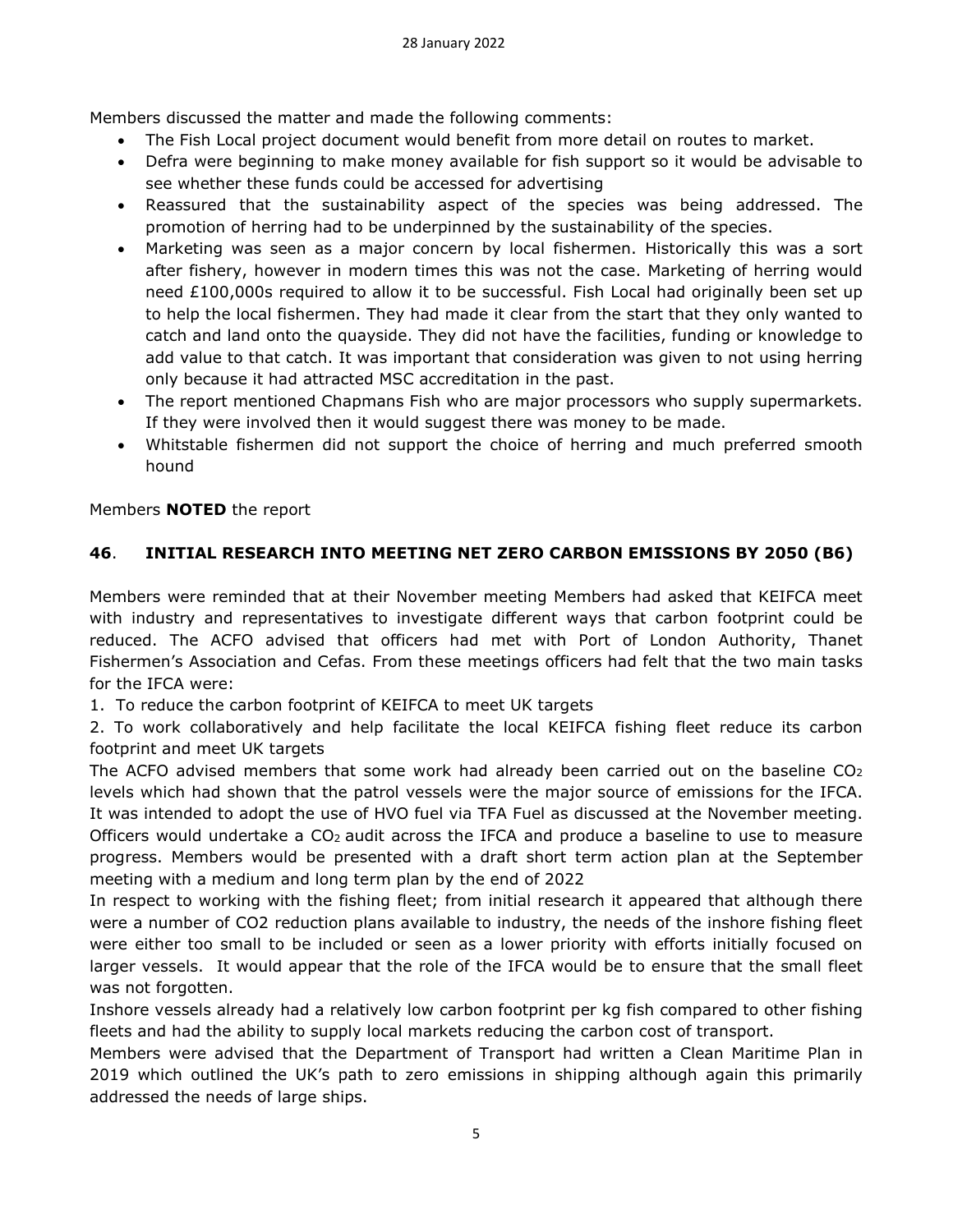In addition, KEIFCA would take steps to:

- Liaise at a regional level with PLA and TFA to look at the practicalities of local issues.
- Look at a regional plan for the fishing industry on carbon reduction similar to that of the PLA
- Work with Cefas using the March meeting run by DEFRA as an entry point
- TFA Fuel to adopt use of biofuel and report back on update and any issues

Members discussed the report and made the following comments:

• Disappointed with the paper in that it was less scientifically and robustly presented than was normally seen in reports to Members. It ignored the Defra policies and statements that had been produced for IFCAs and did not take into account the consequences of switches beyond just that of economics; air quality, areas around practicality and safety. Concerned that Cefas were carrying out work when there was an entire department that was responsible for boats and technical quality and safety in the industry. The MCA and DFT were already spending a lot of time on this. Ports are concerned that Cefas has not engaged with the fishing harbours on this as they would be the bodies agreeing if hydrogen was acceptable. The paper significantly misses the risk to the IFCA if a fishing vessel is running hydrogen and the IFCA has a battery/electrical vessel in how they could conduct themselves safely. This could be because the paper lacks structure and may need more process within it. Reassured that the paper talks about the carbon footprint however in the annual plan it talks about already reducing without conclusions. Would prefer the language to be a little more consistent so that as an Authority we are saying this is our footprint, this is what we are doing and why; there is a plan. It is not just about 2050, there are intermediary goals and a number of the Councils around this table have made goals for 2030 for eliminating. Aware that for the maritime sector this is very challenging but is part of an organisation that has been working on this for a very long time and has worked on a number of the areas that the IFCA and the fishing industry are going to work within. Engagement with the Ports, the Harbours, the Boroughs and the Councils in the districts that run them is going to be key and is where the focus should be rather than with Cefas/Defra report. Concerned that that from the Port of London Authority perspective the meeting on 7 January with Cefas was rushed into and that historically the IFCA had not engaged with the Port of London Authority on many things. With this topic the IFCA needed to change in how the river runs and how the fuel comes in future. The IFCA should consider bringing together the fishing associations with the local harbours and councils together to work on this, perhaps as a working group as it would be difficult to undertake this in isolation

In response the Chairman acknowledged the work that Port of London Authority had undertaken on this topic and requested that the ACFO arrange to speak with the Member following the meeting in order to ensure that a dialogue between the organisations was set up.

The ACFO stated that Members should remember that the IFCA had just started to address the issue, resources were an issue and that this topic was not within their normal expertise.

• The Vice Chairman advised that TFA were taking delivery of a 35 tonne tank that would be used for HVO 30 fuel (30% vegetable oil) that would be supplied to them from the Purfleet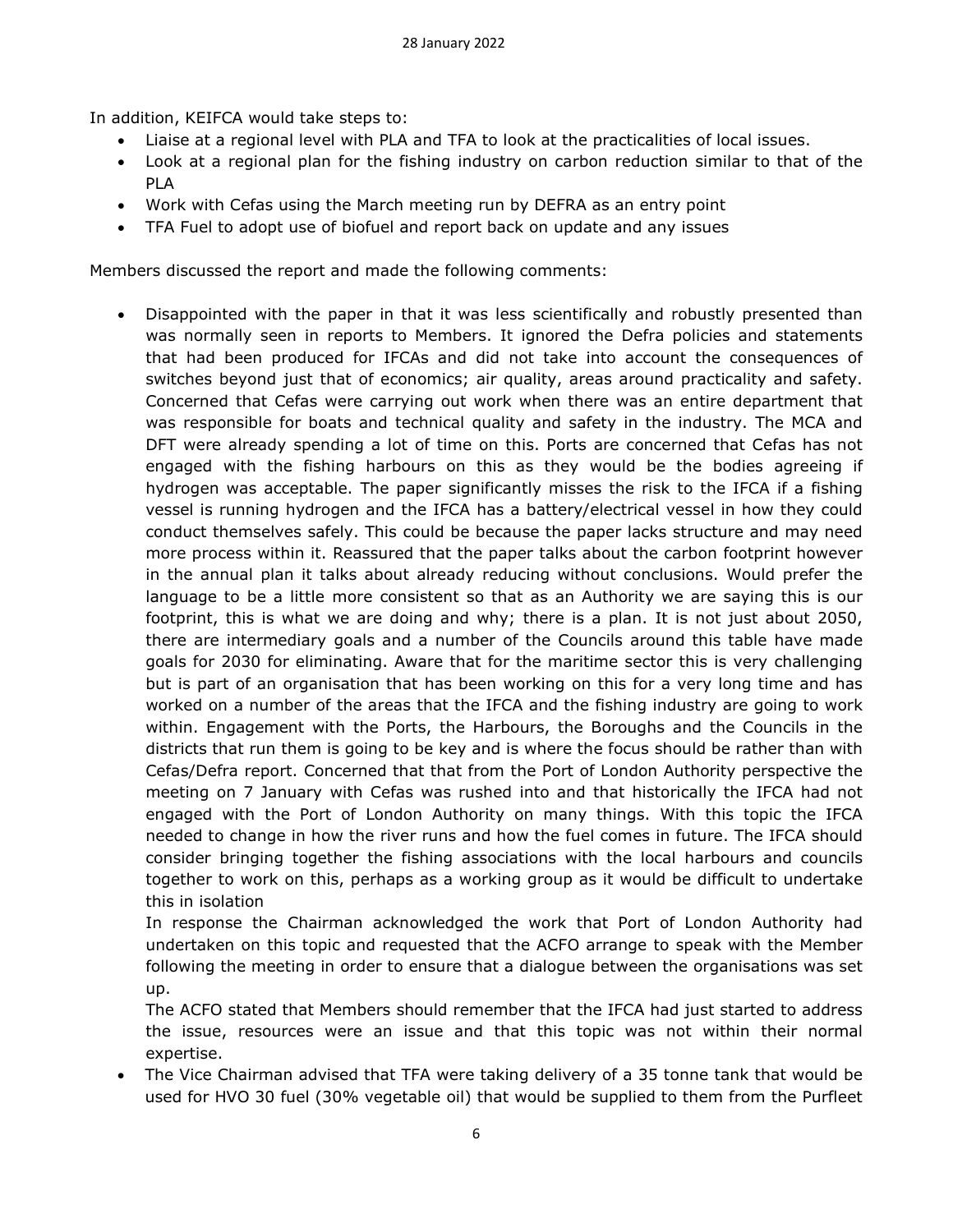refinery from April 2022. There had been problems with industry being unsure if they could use it and the cost of it. TFA had received advice from Port of London Authority and the harbourmaster at Ramsgate. They were aware that Port of London Authority used HVO100% but this was not readily available in the quantity that they required. The cost of this fuel would be 10p per litre more. He was aware that the windfarm boats and pilot boats in the area would use this fuel

- Kent CC was committed to getting to net zero by 2030. They had received a grant fairly recently from central Government of £20.6 million towards this. Had spoken to the CFO with regard to blue carbon. Would like to see use of saltmarsh and an audit of seagrass beds and how they could be regenerated. Saw this as a duty of the IFCA. There was a need to focus on this and not just shellfish
- Would be concerned at putting hydrogen aboard a boat due to its unstable properties
- Consider it to be a fair report. Particularly important to focus on how much would it cost and how to get there. 2050, rather than 2030 was a reasonable date to aim towards
- The greenest boats that the IFCA had were the ones they already owned as they had already been built and their carbon footprint would have gone, albeit they were continuing to create one while in use. Also concerned about how the deadlines would be achieved, how they would be paid for and at what cost. Not overly convinced it was the role of the IFCA

Members **NOTED** the report

Members received a presentation from Mr Rob Clarke, Association of IFCAs

## **47. DRAFT ANNUAL PLAN (B7)**

Members were provided with a copy of the draft Annual Plan 22/23 for comment by the end of February 2022

In response to a question on where the tackling of carbon footprint sat within workstreams, the ACFO stated that he saw this as sat outside of the IFCA success criteria as these focussed on the everyday running of the IFCA. Where there had been previous actions that have not been within a specific success criteria these had been reported as a standalone item in the annual report, which the ACFO felt would be the case.

In response to a question over where within the plan details of the amount/type of resources required for a specific action would be listed, the ACFO stated that the plan gave some information in with regard to enforcement and research, but he would look to see how more information could be provided.

## **48. MATTERS FOR REPORT (C1-6)**

Members received:

- Quarterly Report of the Kent IFCO  $(C1)$  where the number of vessels in Herne Bay were listed as one, this should be three
- Quarterly Report of the Essex IFCO (C2)